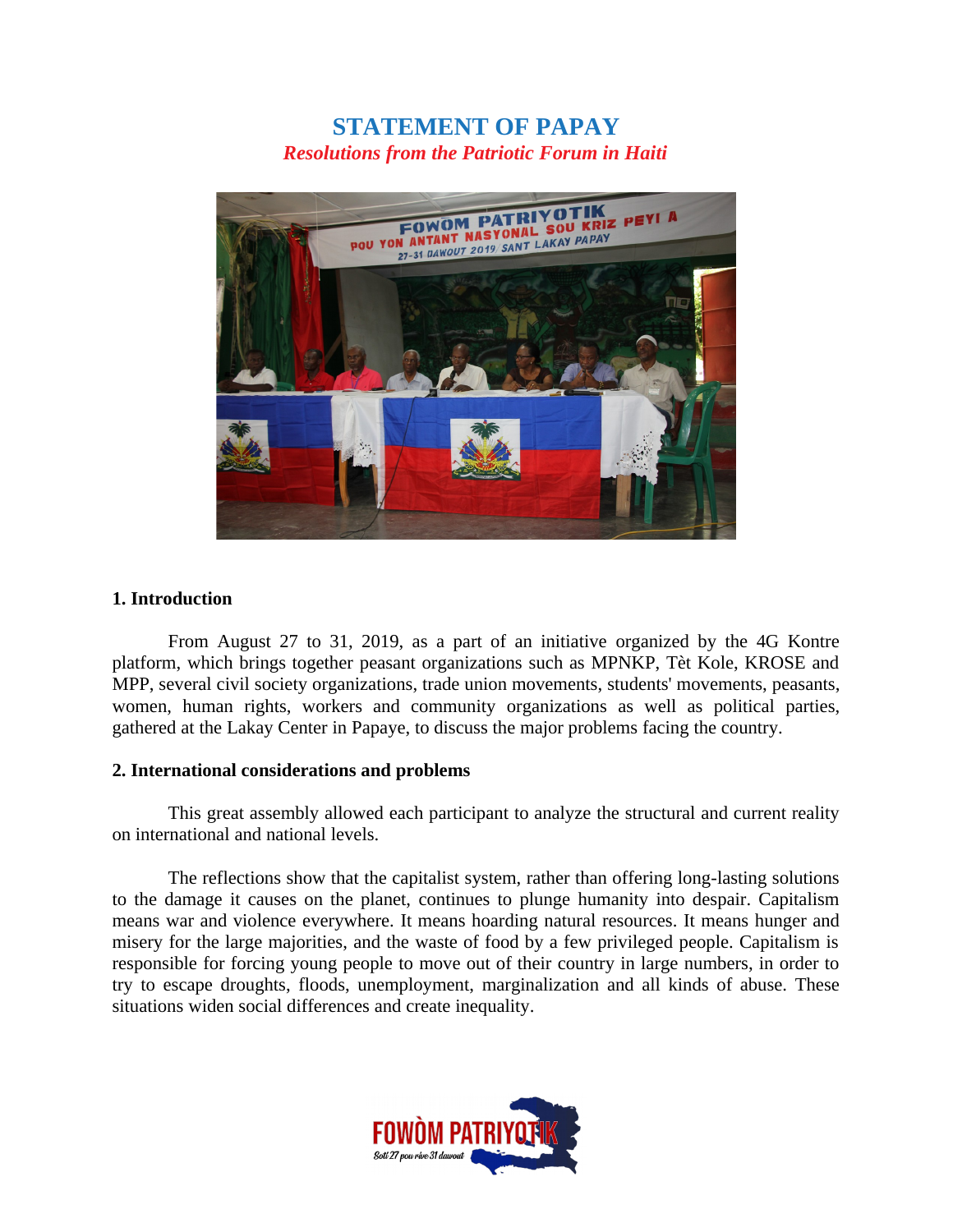Today, intellectuals and leaders point out that the capitalist system weakens the country and blocks the chances for Haiti to become autonomous, making it a destination for the consumption of poor quality food produced internationally. This society multiplies the diseases that threaten the health of humanity and the existence of life on the planet.

#### **3. National considerations and problems**

At the national level, the exact same thing is happening. Our country is dependent, there is no democracy and there is widespread corruption. Electoral fraud and the interference of large embassies impose presidents, incompetent governments and servile parliaments. The mercenary government of PHTK is the sole beneficiary of the imperialist domination. It is this political class, which is associated with all kinds of bandits and criminals, that loot Haiti's wealth and sow death.

Today, for a Haitian family to feed themselves is almost a miracle. Moving from one community to another is almost impossible because of the absence of a road network. The PHTK party has turned the country into hell, as if we were living in a situation of war.

The Patriotic Forum warns of rising inflation that is already at 19%, while economic growth is just 0.4%. On the other hand, big banks and commercial bourgeoisie continue to make huge profits. Haiti's national currency, the gourde, has lost all value.

The Patriotic Forum denounces the malaise among the population, especially in the poorest and most vulnerable sectors. This means that young people, workers, professionals, mothers and fathers are forced to abandon their communities with their children to migrate to the city. Others have to do so by moving abroad, escaping the lack of life, insecurity, misery, unemployment, meager wages, exploitation and exclusion.

The situation of workers who are exploited by their employers is unacceptable. In this regard, the Patriotic Forum is committed not only to denouncing this situation, but also to gather forces to address these criminal imbalances.

These global considerations, which are linked to the demands of the grass-roots' forces, clearly show that only the mobilization of the Haitian people against the colonial system and the PHTK regime can put an end to this situation. In recent years, the mobilizations have become increasingly massive and intense against the government of President Jovenel Moïse, and against his method of leading the country. Clearly, his only interest is that of the great foreign powers. These are the same criminals who have appropriated the funds of the Inter-ministerial Commission for the Reconstruction of Haiti (CIRH). As if that weren't enough, this group of bandits has stolen billion-dollar funds from the public treasury that came to the country under the Petrocaribe agreements.

In short, the government of Jovenel Moïse and his allies lacks the capacity and the will to bring about real change in the country and put it on the path of sustained development. The country lacks direction. The president has no popular legitimacy or the ability to guarantee the

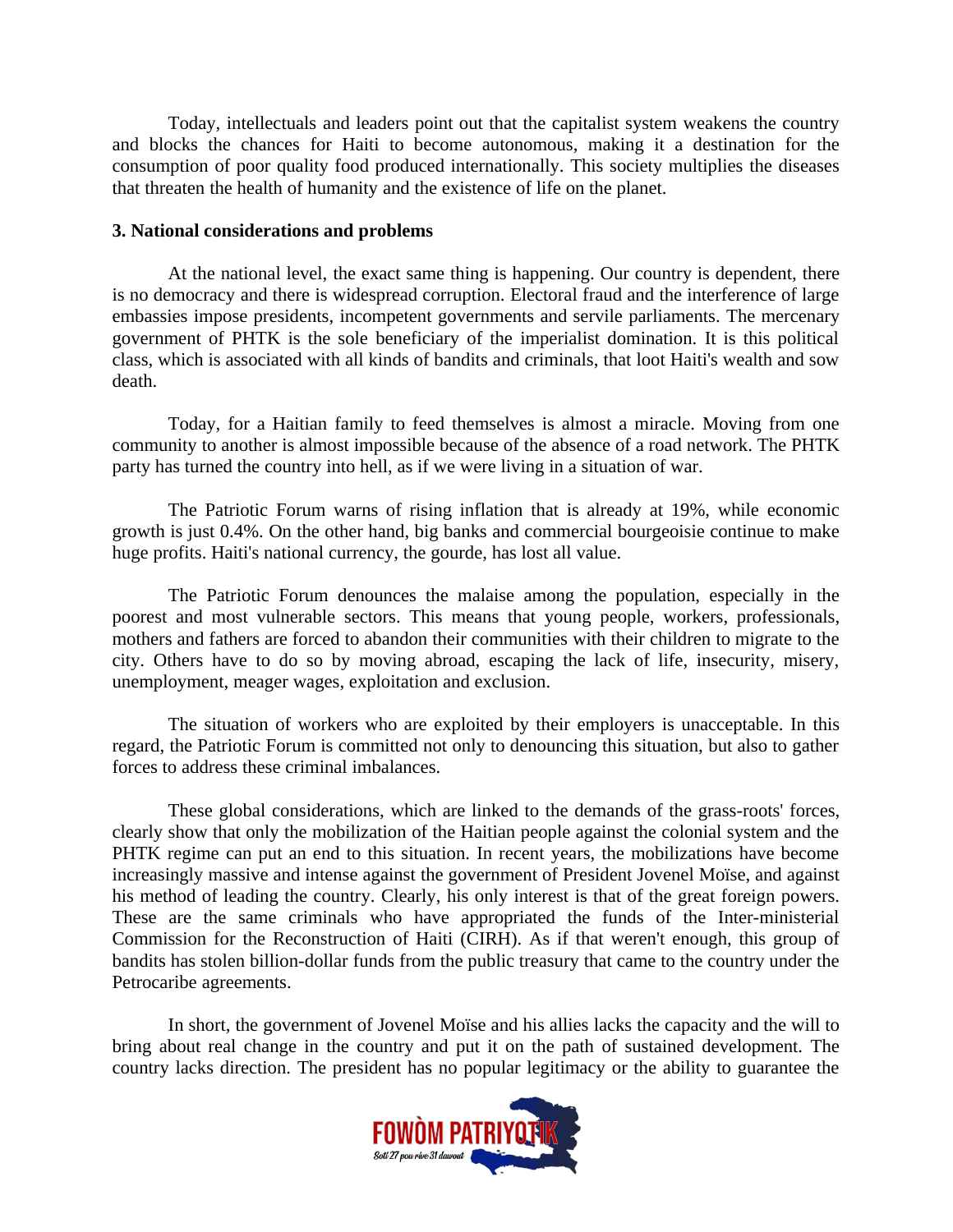sovereignty of the country. The President's words mean nothing to the various sectors of society that despite their mobilizations, are completely ignored. Jovenel Moïse has not yet understood that the intensity of the mobilizations already signals the end of a cycle.

It is for all the above mentioned reasons that, at a difficult historical crossroads, we, the representatives of people's organizations, social movements and political parties participating in the **"Patriotic Forum for National Agreement against the Crisis"**, let know the Haitian people and the whole world that we have firmly decided to put an end to instability and the endless crisis. We will avoid the dissolution of our nation and leave behind, forever, underdevelopment, misery and division. People on the periphery, peasants, workers, professionals, students, trade unions, political parties and groups, will face imperialism and its local accomplices until we destroy this system of death.

## **4. Resolutions**

Faced with this situation of misery, hunger, insecurity, unemployment, hopelessness, corruption and criminality that injures the country, we consider this Patriotic Forum is an opportunity to unify political organizations and parties, to agree on an understanding about the situation of the country and offer future prospects to the population to get out of this impasse that we are now in. We believe that it is through this instrument that we will be able to lay the foundations for changing the lives of future generations.

These days of discussion have led us to decisive consensuses. Therefore, it is necessary to:

- Continue popular mobilization, developing the best strategy throughout the country to force the immediate resignation of Jovenel Moïse and parliamentarians.
- Establish a transitional government for a period of three years, to address the emergencies of hunger, misery and unemployment affecting more than 80% of the population and reform the State institutions according to the needs of the population.
- Organize without delay a Sovereign National Conference, that is, a Great National Dialogue to guide the country according to our history, our culture, our identity and our aspirations as a nation.
- Prosecute those responsible for embezzling the Petrocaribe and CIRH's funds, as well as those political and material slaughterers for the massacres of La Saline and Carrefour Feuille. We must do so without any delay or conditions.
- Take over our right to self-determination and, respecting the decisions taken in this Sovereign National Conference, to draw up a new Constitution to be validated in a popular referendum.